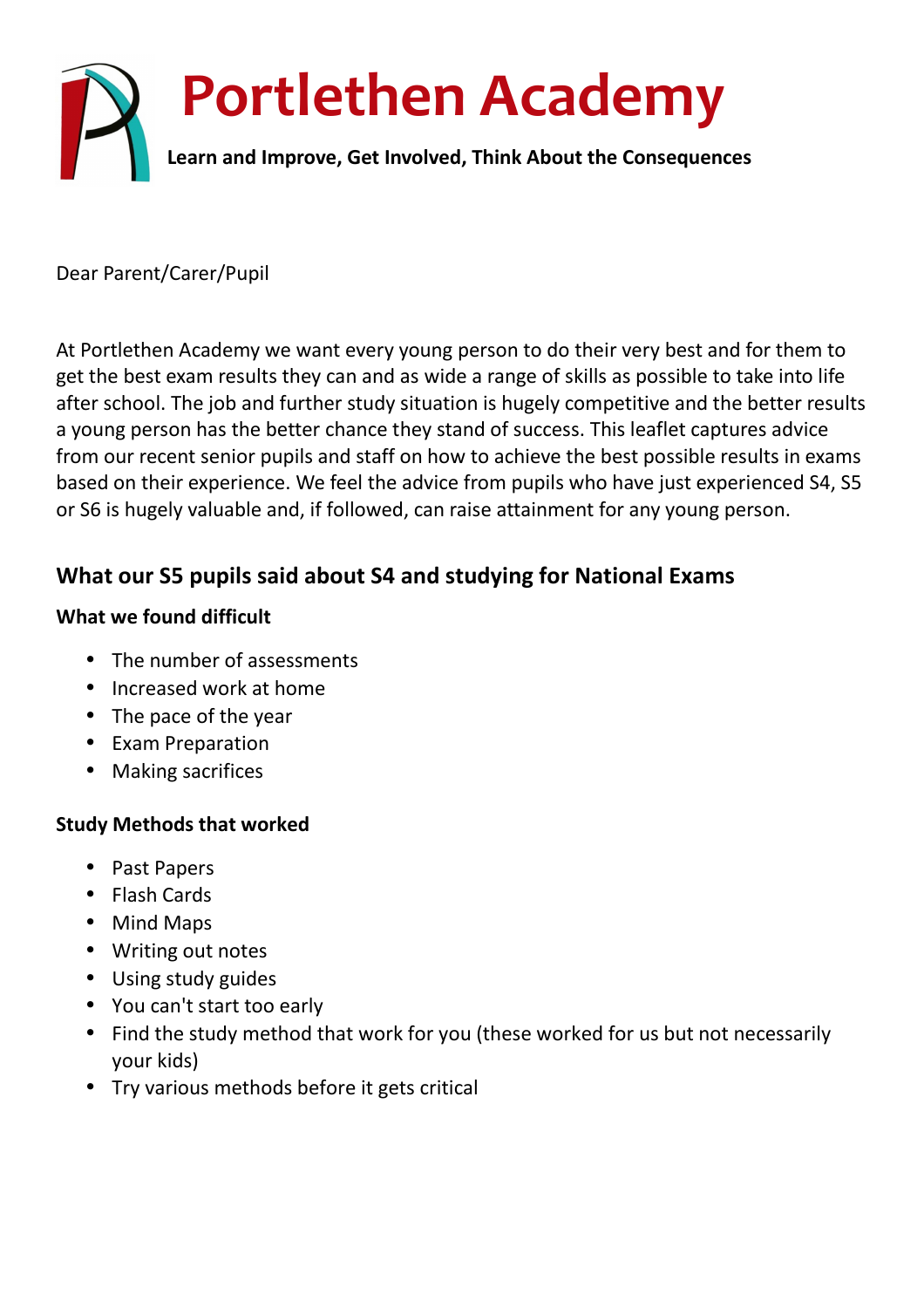## **What Helped Us Succeed**

- Effective study plans
- Teacher feedback / advice
- Attending revision classes
- Other activities
- Listening to music
- Having a social life
- TEA AND COFFEE!

# **What our S6 pupils said about S5 and studying for Higher Exams**

#### **What's the difference between N5 and Higher?**

- More challenging: although higher uses N5 as a basis of knowledge, higher requires a much deeper level of understanding. An A at N5 does not guarantee that an A will also be achieved at Higher.
- More self-taught: If you miss classes you are expected to arrange a time with teachers to catch up on the work. Keeping up with homework and missed school work is the student's responsibility as is going to after school classes to get help with things you don't understand.
- Structure questions: Exam questions require more work for the marks and it is important to understand the depth you need to go into before sitting any exams.

## **What Higher students found hard**

- Time management
- Focusing on work
- Studying early

#### **Sacrifices**

- Time: Good grades aren't achieved without **sacrificing free time** and effort on revision.
- Commitments: sometimes you may need to priorities and put your school work before part time jobs, volunteering, time with friends (etc.)
- Short term pain(hard work) for lifelong gain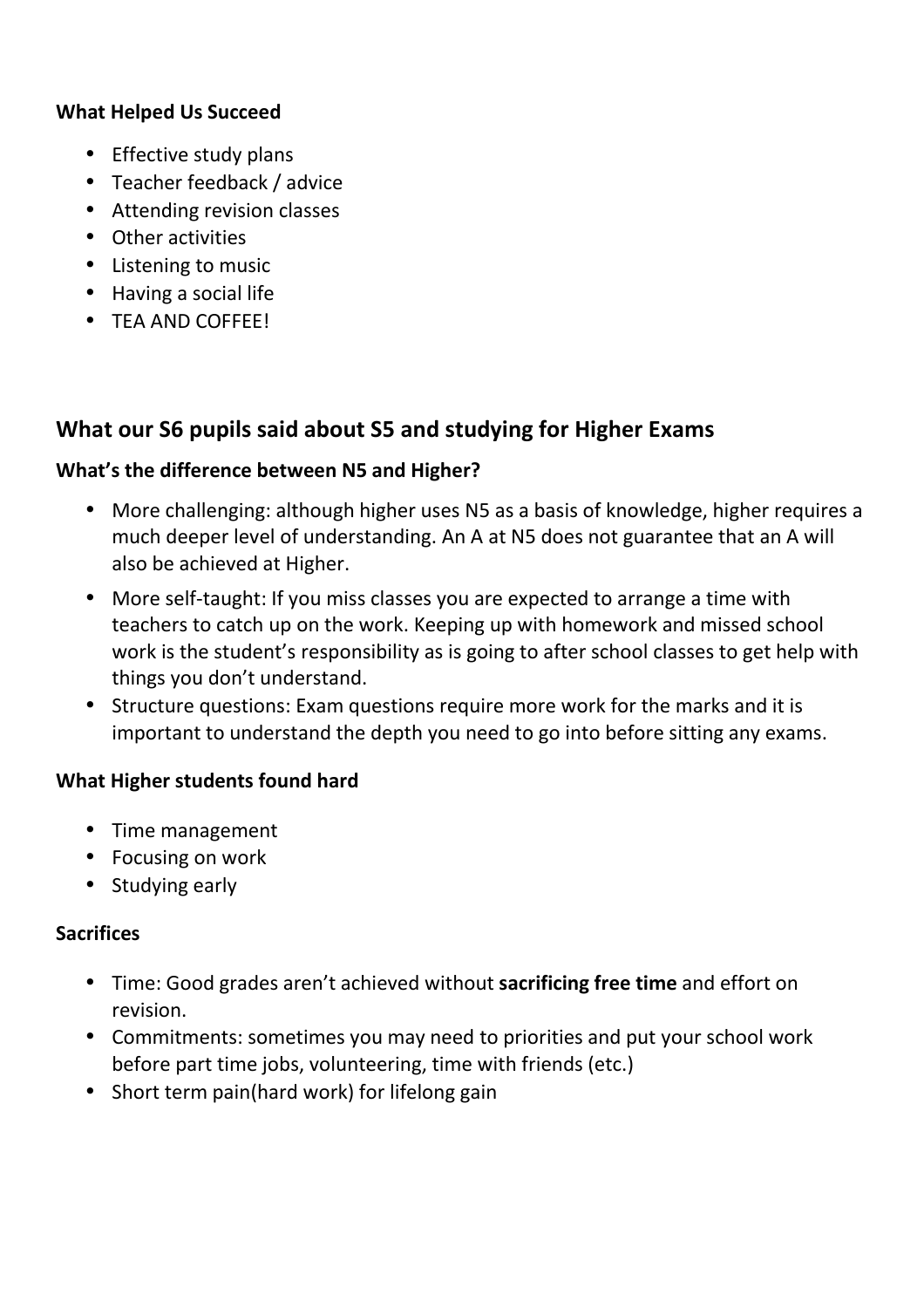#### **What pupils can do**

- Ask for help if you don't understand. Teachers are more than happy to help students and lunch time/ after school tutorials are available for all subjects.
- Organisation and time management: Making study timetables and sticking to them is very important especially as prelims and exams draw closer. Keeping organised and ensuring you know when assessments are being held will also help you stay on top of work.
- Use online resources including SCHOLAR to support learning

## **What parents can do to help**

- Past papers online or Hodder Gibson (Associated with the SQA)
- Get them for every subject
- Help booklets: 'How to pass…' or 'Bright Red'
- Help your child set high but reasonable expectations
- Keeping working environments free from distractions

## **Further Advice**

- Make sure you understand the whole course (information is available on the SQA website)
- Focus revision on what you don't know
- Aim high in prelims: don't waste that opportunity because the more you work in prelims the easier the final exam will be.

## **The advice our staff gives to pupils**

- Start working and revising NOW, prelims and exams come round fast
- Complete homework
- Complete classwork
- Catch up anything you miss
- Read over the day's work and ensure you understand it
- Ask if you didn't understand
- Be clear what the entry requirements are for the next level in school and work towards them
- Be clear what the entry levels are for your chosen job, college or university course and work to exceed that as these are getting higher all the time. *Beware Minimum Requirements*